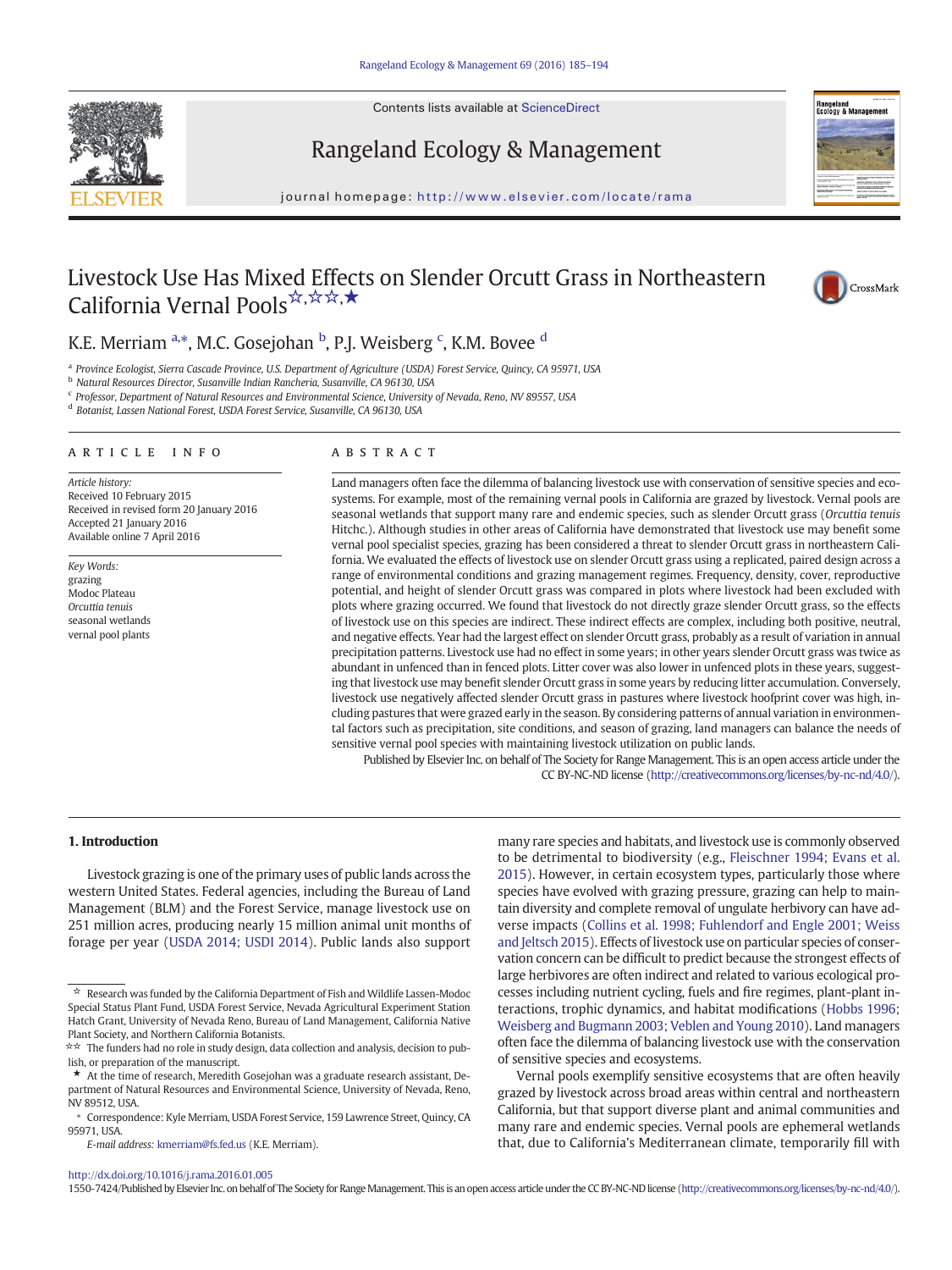winter precipitation and then dry during the long, hot summers. Vernal pool species are uniquely adapted to tolerate complete inundation in the winter and total desiccation during the summer months, with many having both aquatic and terrestrial phases in their life cycle ([Keeley and Zedler 1998\)](#page-8-0). Vernal pools across California have been extensively destroyed since the mid-1800s as a result of agricultural conversion and urban development [\(USDI 1997, 2005](#page-9-0)). It is estimated that 80–90% of the vernal pools historically present in California have been lost ([Holland 1998](#page-8-0)). Many vernal pool specialist species have been federally listed as threatened or endangered ([USDI 2005\)](#page-9-0). Slender Orcutt grass (Orcuttia tenuis Hitchc.) is an annual grass species that grows only in vernal pools. It is federally listed as threatened and state listed in California as endangered due to its limited distribution and significant threats to its vernal pool habitat [\(USDI 1997; CDFW 2014](#page-9-0)). It is known to occur in approximately 100 locations in California, ranging from the Central Valley to the Modoc Plateau in northeastern California ([USDI](#page-9-0) [2005](#page-9-0)).

When slender Orcutt grass was federally listed as threatened in 1997, grazing was considered one of the primary threats to this species, and many early status surveys of slender Orcutt grass focused on the potentially negative effects of livestock use ([USDA and USDI 1989; USDI](#page-9-0) [1997](#page-9-0)). Although some authors had suggested that slender Orcutt grass may not be eaten by livestock because it produces a sticky, bittertasting exudate ([Reeder 1982; Keeley 1998](#page-9-0)), this had not been proven. Concerns about both the potential direct and indirect effects of livestock use led federal land managers in northeastern California to permanently fence some sites supporting populations of slender Orcutt grass as early as 1988 ([USDA and USDI 1989\)](#page-9-0). However, research conducted in the Central Valley of California has demonstrated that removal of livestock can have negative consequences for a number of vernal pool specialist species ([Marty 2005\)](#page-9-0). Without grazing, plant litter can quickly accumulate and reduce light availability for vernal pool plant species. [Marty \(2005\)](#page-9-0) found that excluding livestock reduced vernal pool inundation lengths by 50−80%, likely due to increased evapotranspiration, making it difficult for some vernal pool endemic species to complete their life cycles. Although the effect of livestock use on slender Orcutt grass has not been studied directly in the Central Valley, some authors have suggested that slender Orcutt grass may be tolerant of grazing [\(Stone et al. 1987](#page-9-0)). Declines in the number of other Orcuttia species, as well as negative trends in native vernal pool plant species abundance and richness, have been observed in Central Valley vernal pools after multiple seasons without grazing [\(Stone et al. 1987; Barry 1995; Griggs 2000; Marty 2005](#page-9-0)).

Based on findings suggesting positive effects of livestock use on vernal pool species in general in the Central Valley, we hypothesized that livestock use would benefit slender Orcutt grass in northeastern California. To test this hypothesis, the effects of livestock use on slender Orcutt grass were investigated using a replicated, paired design across a range of environmental conditions and grazing management regimes. Frequency, density, cover, reproductive potential, and height of slender Orcutt grass was compared in plots where livestock had been excluded with plots where grazing occurred. We aimed to determine if slender Orcutt grass was directly grazed by livestock and, if not, to determine the mechanisms behind any indirect effects of livestock use on this species. A better understanding of livestock use effects on slender Orcutt grass would provide land managers with practical information to more effectively manage the vernal pools of northeastern California for the benefit of both livestock production and sensitive ecological resources.

#### 2. Methods

#### 2.1. Study Area

Effects of livestock use were evaluated at 20 vernal pools supporting slender Orcutt grass in northeastern California. Vernal pools in northeastern California are located within the Great Basin floristic province, surrounded by low sagebrush (Artemisia arbuscula Nutt.), big sagebrush (Artemisia tridentata Nutt.), ponderosa pine (Pinus ponderosa Douglas ex Lawson & C. Lawson), and western juniper (Juniperus occidentalis Hook) woodlands. Compared with vernal pools in the Central Valley, herbaceous plants are a smaller component of this vegetation type, and grasses that occur here are generally native perennial species. Vernal pools in northeastern California can span hundreds of hectares and are often filled by snow, precluding livestock use during the winter months ([Keeler-Wolf et al. 1998\)](#page-8-0). In the Central Valley, livestock use of vernal pools occurs between November and May, when most pools are still inundated, while in northeastern California livestock use occurs primarily during the dry summer months when vernal pool plant species are more likely to be grazed directly.

Study sites were located on public land managed by the Lassen National Forest (NF;  $n = 8$ ), Modoc NF ( $n = 11$ ), and the Alturas Field Office of the BLM (BLM;  $n = 1$ ), ranging in elevation from 1067 to 1676 meters (m, [Table 1\)](#page-2-0). All study sites experience a montane Mediterranean climate, receiving an annual average of 47 cm of precipitation from 1923 to 2012 ([WRCC 2012](#page-9-0)). Analysis of weather station and PRISM data showed interannual variability in both the total amount and timing of precipitation at each vernal pool [\(WRCC 2012; PRISM](#page-9-0) [Climate Group 2015](#page-9-0)). However, precipitation was not measured directly for this study, and we did not have fine scale enough data to include precipitation in our models.

#### 2.2. Experimental Design

Study sites included five vernal pools on the Lassen NF and Alturas Field Office of the BLM that had been fenced beginning as early as 1991 and four vernal pools on the Lassen NF that were open to livestock use. On the Modoc NF, 11 temporary electric fences were installed within vernal pools. Macroplots were established at each site, including paired unfenced and fenced macroplots on the Modoc NF. Our study included a total of 15 unfenced and 16 fenced macroplots. Each macroplot consisted of five parallel 14-m transects located 5 m apart, encompassing 350  $m<sup>2</sup>$  (0.035 ha). Seven 1- $m<sup>2</sup>$  plots were placed at 2-m intervals along each transect for a total of 35 plots per macroplot. A 0.2-m<sup>2</sup> frequency frame was nested within each  $1-m^2$  plot. All plots were located more than 2 m from fences to minimize edge effects.

In each  $1-m^2$  plot, all plant species were identified and a visual estimation was made of percent cover according to [Daubenmire \(1959\)](#page-8-0) cover classes. Nomenclature of identified plant species followed [Baldwin et al. \(2012\).](#page-8-0) Percent cover was also estimated for ground cover variables including herbaceous species, litter, rock, livestock hoofprints, livestock scat, and bare ground. The presence or absence of slender Orcutt grass and the number of slender Orcutt grass plants, if present, were evaluated within the  $0.2$ -m<sup>2</sup> frequency frame. We measured the height and counted the number of spikelets of the closest slender Orcutt grass plant to the northeast corner of the  $1-m^2$  plot. Reproductive potential was estimated by multiplying spikelet number by plant number. Density and reproductive potential were calculated as plants  $\cdot$  m<sup>-2</sup> and spikelets  $\cdot$  m<sup>-2</sup>. A qualitative assessment of percent herbivory was made using the Landscape Appearance method ([USDI](#page-9-0) [1999\)](#page-9-0). In plots that showed evidence of herbivory, we identified the species grazed and estimated the amount of herbivory (percent cover grazed) each species had experienced.

Our experimental design consisted of repeated measurements for 3 years; however, not all sites could be sampled in all years due to time limitations. Unfenced macroplots varied in the type of livestock (sheep or cattle), season of grazing, and number of animal unit months (AUMs). Specific dates of livestock release and removal from pastures varied over the 3 years of our study. However, all sites could be generally grouped into one of three grazing seasons: 1) early, with livestock turned out in early June and removed before August; 2) late, with livestock released after July and removed by October; and 3) all season,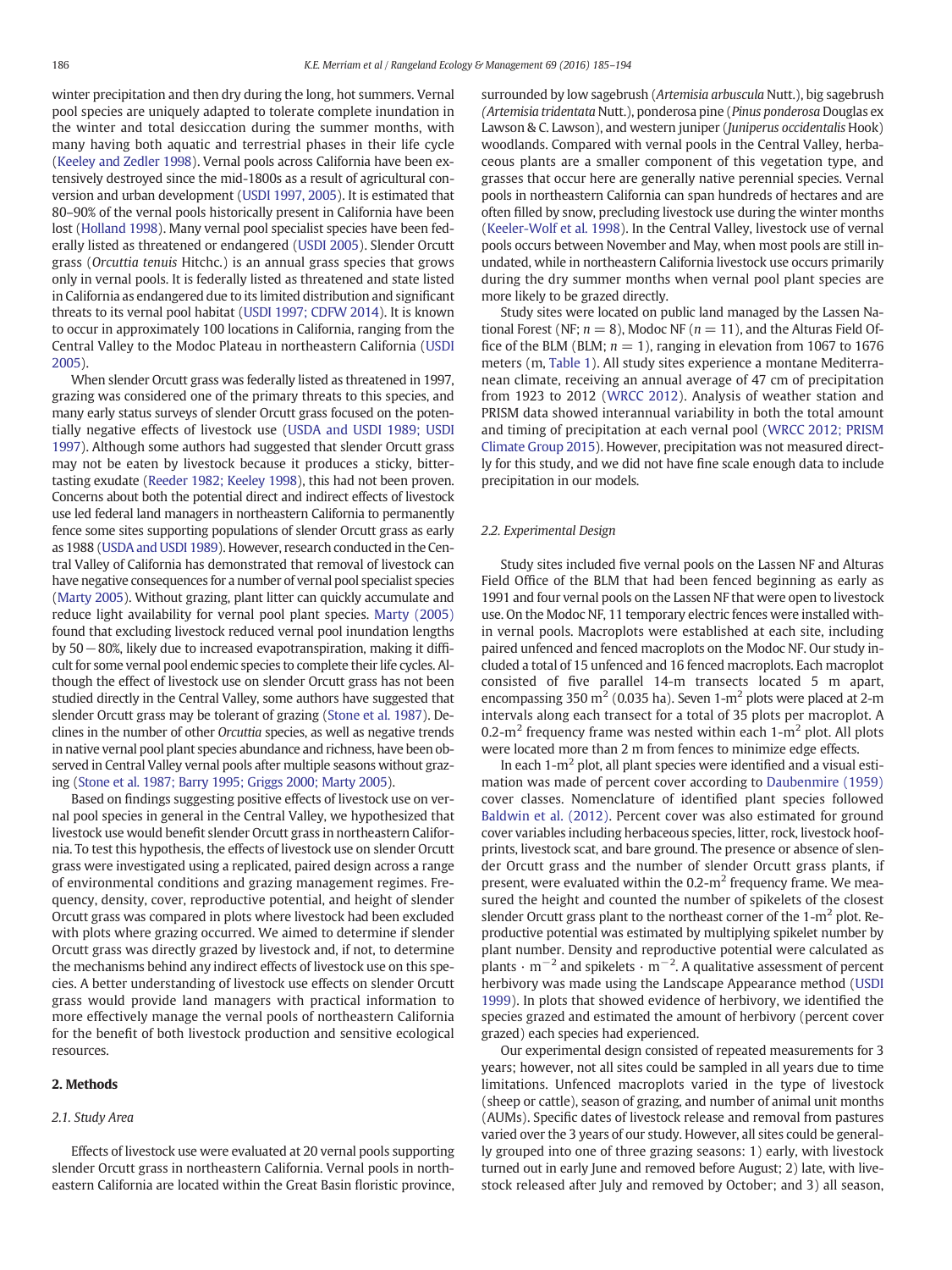#### <span id="page-2-0"></span>Table 1

Vernal pool study sites, including site name, location, elevation (m), fencing status, yr fenced, type of livestock, animal unit month (AUM), and season of grazing.

|                           |                       | Elevation |                             |                            |                        |                    |                          |
|---------------------------|-----------------------|-----------|-----------------------------|----------------------------|------------------------|--------------------|--------------------------|
| Site name                 | Location <sup>1</sup> | (m)       | Fencing status <sup>2</sup> | $Yr$ fenced <sup>3,4</sup> | Livestock <sup>4</sup> | AUM <sup>4,5</sup> | Season <sup>4,6</sup>    |
| Adobe North               | <b>LNF</b>            | 1 0 9 7   | Fenced                      | 1991                       |                        |                    |                          |
| Fort Mountain             | <b>LNF</b>            | 1 0 3 5   | Fenced                      | 2007                       |                        |                    |                          |
| Grassy Lake               | LNF                   | 1463      | Paired plots                | -                          | Cattle                 | 135                | Late                     |
| Green Place               | <b>BLM</b>            | 1038      | Fenced                      | 2001                       |                        |                    | --                       |
| Hackamore North           | <b>MDF</b>            | 1426      | Paired plots                | -                          | Sheep                  | 1915-2471          | All                      |
| Hackamore South           | <b>MDF</b>            | 1427      | Paired plots                |                            | Sheep                  | 1915-2471          | All                      |
| Henski                    | <b>MDF</b>            | 1459      | Unfenced                    | --                         | Cattle                 | 116-304            | All                      |
| Highway 139               | <b>MDF</b>            | 1493      | Paired plots                | -                          | Cattle                 | 110-250            | Late                     |
| Little Bunchgrass Meadow' | LNF                   | 1602      | Ungrazed                    | 2004                       | --                     |                    | $- -$                    |
| McKay North               | <b>MDF</b>            | 1461      | Paired plots                |                            | Cattle                 | 291-372            | Early                    |
| McKay South               | <b>MDF</b>            | 1 4 6 2   | Paired plots                |                            | Cattle                 | 291-372            | Early                    |
| Mud Lake                  | <b>MDF</b>            | 1431      | Paired plots                |                            | Cattle                 | 8                  | 8                        |
| Northeast Coyote Springs  | LNF                   | 1521      | Paired plots                |                            | Cattle                 | 345-413            | Early                    |
| Southeast Ebey Lake       | LNF                   | 1706      | Unfenced                    | -                          | Cattle                 | 110-250            | Late                     |
| South Whalen              | <b>MDF</b>            | 1 3 3 1   | Fenced                      | 2009                       |                        | 338-605            | $\overline{\phantom{a}}$ |
| Spaulding                 | <b>MDF</b>            | 1453      | Paired plots                | -                          | Cattle                 | 116-304            | All                      |
| Spaulding West            | <b>MDF</b>            | 1451      | Paired plots                |                            | Cattle                 | 116-304            | All                      |
| Swain Mountain            | LNF                   | 1767      | Unfenced                    |                            | Cattle                 | 100-199            | Late                     |
| Tamarack Flat             | <b>LNF</b>            | 1645      | Unfenced                    |                            | Cattle                 | 338-605            | Late                     |
| <b>Whitney Reservoir</b>  | <b>MDF</b>            | 1 427     | Paired plots                |                            | Sheep                  | 1915-2471          | All                      |

<sup>1</sup> LNF, MDF, and BLM indicate Lassen National Forest, Modoc National Forest, and Bureau of Land Management, respectively.

<sup>2</sup> Sites with paired plots had both fenced and unfenced treatments in the same vernal pool. Information on type of livestock, AUM, and season of grazing for paired plot sites refer to unfenced treatments only.

<sup>3</sup> Temporary electric fencing was installed at all sites with paired plots before the grazing season in 2010, except for Grassy Lake, where permanent paired plots were installed in 1997. , Type of livestock, AUM, and season of grazing is not applicable at fenced sites. Yr fenced is not applicable at grazed sites.

<sup>5</sup> AUM is shown as a range where values varied over the 3 yr of our study. Sheep and cattle AUM are not directly comparable.<br><sup>6</sup> Soason of grazing is defined as a) oarly with livesteck removed before August b) late with

Season of grazing is defined as: a) early, with livestock removed before August, b) late, with livestock released after July, and c) all season, where livestock remain on pastures

throughout the season.

Little Bunchgrass Meadow is not fenced but has not been grazed by livestock since 2004.

<sup>8</sup> AUM and timing of grazing information were not available for Mud Lake.

where livestock were turned out in early June and left on pastures through October.

#### 3. Statistical Analyses

#### 3.1. Research Questions

Our analysis focused on answering four separate questions. 1) Do livestock graze slender Orcutt grass directly? 2) How did variables associated with livestock use management (fencing, time since fenced, season of grazing, and type of livestock) affect slender Orcutt grass response variables (frequency, density, cover, reproductive potential, and height)? 3) What environmental variables (herbaceous, bare ground, rock, litter, livestock hoofprint, and livestock scat cover) had a significant effect on slender Orcutt grass response variables? 4) How were environmental predictor variables identified as being related to slender Orcutt response variables (Question #3) in turn influenced by livestock management? By answering these four questions, we hoped to discover how livestock use affects slender Orcutt grass and identify potential mechanisms for any observed effects.

#### 3.2. Analysis Approach

Our study included 11 sites where two macroplots occurred at the same site (paired fenced and unfenced macroplots) and 9 sites with single macroplots, where entire pools were fenced or unfenced (unpaired). To compare paired and unpaired macroplots, we used generalized linear mixed models (GLMMs) to include site as a random effect (i.e., random intercept terms) in our models to address potentially correlated responses associated with site locations. Plots were also included as random effects (nested within sites) in all models to account for correlated measurements among plots within the same site. All analyses were conducted in JMP 11.2 ([SAS Institute Inc. 2013](#page-9-0)).

The use of GLMMs allowed us to retain the information within each plot without averaging, where valuable information may be lost, while also avoiding pseudoreplication [\(Bolker 2009](#page-8-0)). Analysis at the plot level was necessary because we did not manipulate grazing intensity, and almost 70% of plots outside the fenced exclosures had almost no evidence of livestock use. Most of the predictor variables associated with livestock use (percent cover of livestock hoofprints, livestock scat, bare ground, herbaceous species, litter and percent herbivory) varied considerably at the level of individual plots within macroplots. However, this analytical approach increased our sample size and may have exaggerated the statistical significance of some of the results. Therefore, results are interpreted using effect sizes rather than focusing on statistical significance. Effect sizes from GLMMs are reported as either the difference between predicted means  $(\pm 95\%$  confidence intervals) for each level of categorical predictor variables or as parameter estimates ( $\pm$ 95% confidence intervals) for models containing continuous predictor variables. Although some effect sizes are expressed as percentages (for variables measured in percentage units such as cover), they represent absolute (percentage point) differences in predicted values and not relative values. Descriptive results are reported as means  $\pm$  standard error.

We included year as a fixed effect in our analyses. We felt year was an important variable for several reasons: 1) slender Orcutt grass is an annual plant that has been observed to exhibit large annual population fluctuations; 2) hydrologic conditions of vernal pools depend heavily on annual patterns of precipitation; and 3) a number of other climatic variables varied annually. We interpreted the "year effect" as a covariate to statistically control for various known (e.g., precipitation) and unknown sources of interannual variability, allowing more precise inferences concerning the livestock use−related effects of interest.

#### 3.3. Effects of Livestock Use on Slender Orcutt Grass

To determine if livestock directly herbivorize slender Orcutt grass, herbivory data were summarized by species. To evaluate the effect of fencing on slender Orcutt grass responses, including frequency, density, percent cover, reproductive potential, and height, all 16 fenced macroplots were compared with all 15 unfenced macroplots. GLMMs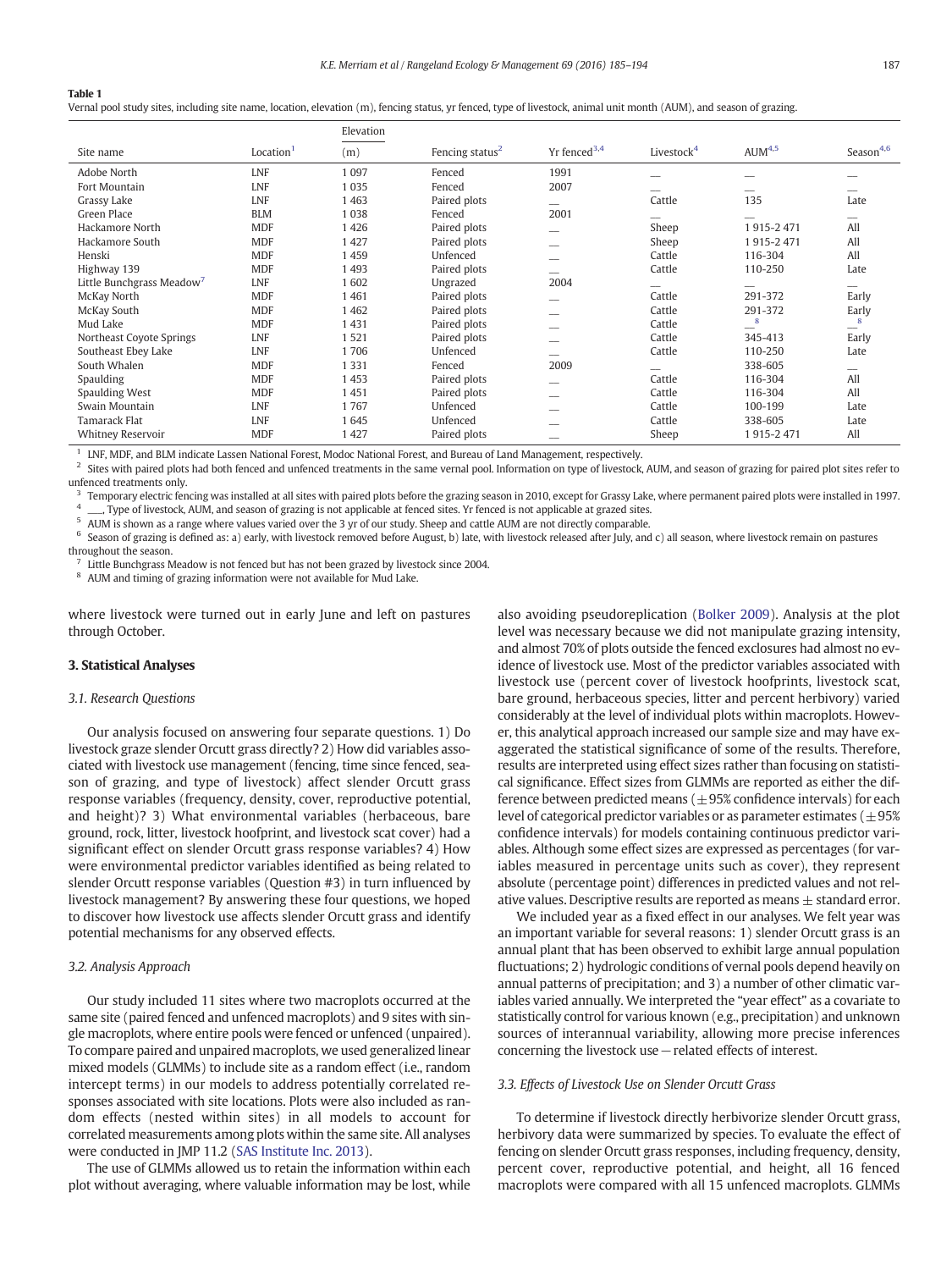with plots nested within sites specified as hierarchical random effects and fencing status and year specified as fixed effects were used. To evaluate the effect of installing fenced exclosures at each of the 11 individual study sites with paired macroplots (fenced and unfenced), two-way analysis of variance (ANOVA) was used. Year and fencing status were the two independent variables in these analyses, and frequency, density, percent cover, reproductive potential, and height of slender Orcutt grass were the dependent variables. Post hoc comparisons of mean differences were conducted using Tukey's honest significant difference (HSD) tests.

Analysis of the effect of time since fenced on slender Orcut grass responses used all 16 fenced macroplots. Again, GLMMs were used, with plots nested within sites specified as random effects and time since fenced (years) specified as a fixed effect. Analysis of the effect of type of livestock (sheep vs. cattle) also used all 16 fenced macroplots in GLMMs, with plots nested within sites specified as random effects and type of livestock and year specified as fixed effects. Analysis of the effect of season of grazing used the 13 cattle-grazed macroplots only because sheep-grazed pastures were grazed throughout the season.

#### 3.4. Effects of Environmental Variables on Slender Orcutt Grass

To identify environmental variables that had a significant effect on slender Orcutt grass responses, we used step-wise model selection based on minimum Akaike information criterion (AIC). Middle points of Daubenmire cover classes were used for cover of livestock hoofprints, bare ground, herbaceous species, litter, rock, and year. Variables that did not improve AIC for models of cover, density, frequency, and reproductive potential were dropped, including rock, livestock scat, and herbaceous cover. Variables dropped from the final model of slender Orcutt grass height included bare ground, livestock hoofprints, and litter cover. Pearson's correlation coefficients between all selected environmental variables were below 0.4, and variance inflation factors were below 2. Final models of selected variables and slender Orcutt grass responses were again fit using GLMMs with plots nested within sites specified as random effects.

#### 3.5. Effects of Livestock Use on Environmental Predictor Variables

To determine how the environmental predictor variables identified by model selection using AIC (described in section 3.4) were in turn influenced by livestock use (fencing, time since fenced, season of grazing, and type of livestock) and year, we again used GLMMs with plots nested with sites specified as random effects. Macroplots used for these analyses are as described earlier for the analysis of the effect of livestock use (section 3.3, Effects of Livestock Use on Slender Orcutt Grass).

#### 4. Results

#### 4.1. Descriptive Results

Slender Orcutt grass was present in  $60\%$  of our 0.2-m<sup>2</sup> frequency frames, with a mean density of 20 plants  $\cdot$  m<sup>-2</sup> and a mean reproductive potential of 475 spikelets  $\cdot$  m<sup>-2</sup>. Mean cover was 7%, and mean plant height was 60 mm. However, there was great variability among macroplots. Frequency ranged from 3% to 98%, density ranged from 0 to 240 plants  $\cdot$  m<sup>-2</sup>, cover ranged from 0.5% to 26%, reproductive potential ranged from 0 to 1 215 spikelets  $\cdot$  m<sup>-2</sup>, and height varied from 26 to 122 mm. Slender Orcutt grass response variables also varied considerably from year to year; mean frequency, density, and cover were highest in 2009 and lowest in 2010, while reproductive potential and plant height were highest in 2011. Mean frequency was 78  $(\pm 2)$ % in 2009 but only 39 ( $\pm$ 2)% in 2010. Mean density was 81 ( $\pm$ 4) plants  $\cdot$  m<sup>-2</sup> in 2009 but fell to 20 ( $\pm$ 2) plants  $\cdot$  m<sup>-2</sup> in 2010. Mean cover was 11 ( $\pm$  1)% in 2009 but only 3.0 ( $\pm$  0.3)% in 2010. Reproductive potential was 657 ( $\pm$ 31) spikelets · m<sup>-2</sup> in 2011 and 296 ( $\pm$  27) spikelets · m<sup>-2</sup> in 2010. Plant height varied from a mean of 70  $(\pm 1)$  mm in 2011 to 44  $(\pm 1)$  mm in 2009.

Measured environmental variables, including percent cover of herbaceous species, bare ground, litter, livestock hoofprints, and livestock scat, also varied between macroplots. Herbaceous cover ranged from 13% to 64%, bare ground cover from 5% to 49%, litter cover from 2% to 32%, rock cover from 0% to 21%, livestock scat cover from 0% to 2%, and livestock hoofprint cover from 0% to 13%. All ground cover variables, except rock cover, also varied greatly between the 3 years of our study (2009–2011). Herbaceous cover ranged from 47 ( $\pm$ 1)% in 2009 to 32  $(\pm 1)$ % in 2010; livestock hoofprint cover from 4.5 ( $\pm$ 0.3)% in 2011 to 0.8 ( $\pm$ 0.1)% in 2009, livestock scat cover from 0.40 ( $\pm$ 0.05)% in 2009 to 0.08 ( $\pm$  0.01)% in 2011, litter cover from 21 ( $\pm$  1)% in 2009 to 10  $(\pm 1)$ % in 2011, and bare ground cover from 34  $(\pm 1)$ % in 2009 to 25  $(\pm 1)$ % in 2011.

#### 4.2. Direct Effects of Livestock Use on Slender Orcutt Grass

Evidence of livestock use was generally low across our study sites. Almost 70% of plots outside the fenced exclosures showed limited evidence of grazing  $\left( < 5\% \right.$  plant cover grazed). More than 60% of plant cover was used by livestock in only 12 plots  $($  < 1%). However, evidence of herbivory was 10.0 ( $\pm$ 0.4)% in unfenced plots compared with 4.5  $(\pm 0.3)$ % in fenced plots, livestock hoofprint cover was 1.5 ( $\pm 0.2$ )% in fenced plots compared with 3.5 ( $\pm$  0.2)% in unfenced plots, and livestock scat cover was 0.13 ( $\pm$ 0.02)% in fenced plots compared with 0.30 ( $\pm$  0.03)% in unfenced plots. These differences indicate that fencing was effective at reducing livestock use. The most commonly grazed species were perennial graminoids, many of which were grazed up to twice as often as predicted by their availability; we did not find evidence of herbivory of slender Orcutt grass ([Table 2](#page-4-0)).

#### 4.3. Indirect Effects of Livestock Use on Slender Orcutt Grass

The indirect effects of livestock use on slender Orcutt grass were apparent in only some years [\(Fig. 1](#page-4-0)). In 2009, slender Orcutt grass was 27 ( $\pm$ 12)% more frequent, density was 55 ( $\pm$ 20) plants · m<sup>-2</sup> greater, and cover was 7.5 ( $\pm$ 3)% higher in unfenced plots. In 2010, when frequency, density, and cover were low, these responses did not differ between fenced and unfenced plots. In 2011, frequency was 11  $(\pm 4)$ % higher and density was 15 ( $\pm 3$ ) plants · m<sup>-2</sup> greater in unfenced plots, while percent cover did not differ between fenced and unfenced plots. Reproductive potential was not influenced by fencing status. On average, slender Orcutt grass was 27 mm ( $\pm$ 4 mm) taller in unfenced plots.

We found declines in slender Orcutt grass frequency, density, cover and reproductive potential with time since fencing ([Table 3\)](#page-5-0). For every 10 years of exclusion from livestock, frequency declined by 12  $(\pm 5)$ %, density by 30 ( $\pm 10$ ) plants  $\cdot$  m<sup>-2</sup>, cover by 3.3 ( $\pm 1.3$ )%, and reproductive potential by 120 ( $\pm$ 90) spikelets  $\cdot$  m<sup>-2</sup>. On the other hand, slender Orcutt grass height increased by 41 mm  $(\pm 4$  mm) with every decade since fencing.

Slender Orcutt grass responses also varied among pastures grazed during different seasons [\(Fig. 2](#page-5-0)). Frequency was 20  $(\pm 13)$ % lower, and there were 48 ( $\pm$ 22) fewer plants m<sup>-2</sup> in pastures grazed early in the season compared with those grazed late in the season. Cover was 8.5  $(\pm 3.5)$ % lower in early-season pastures than in late-season pastures. Height was 20  $(\pm 11)$  mm lower in early-season than late-season pastures. Reproductive potential was 500 ( $\pm$ 250) spikelets · m<sup>-</sup> lower in early-season compared with late-season pastures.

Frequency, density, cover, reproductive potential, and height of slender Orcutt grass differed in pastures grazed by cattle compared with those grazed by sheep, but the direction and magnitude of this ef-fect varied by year ([Fig. 3\)](#page-6-0). There were on average 60 ( $\pm$ 23) fewer plants  $\cdot$  m<sup>-2</sup>, 10 ( $\pm 3$ )% lower areal cover, and 410 ( $\pm 160$ ) fewer spikelets  $\cdot$  m<sup>-2</sup>, and plants were 10 ( $\pm$ 5) mm shorter in cattle-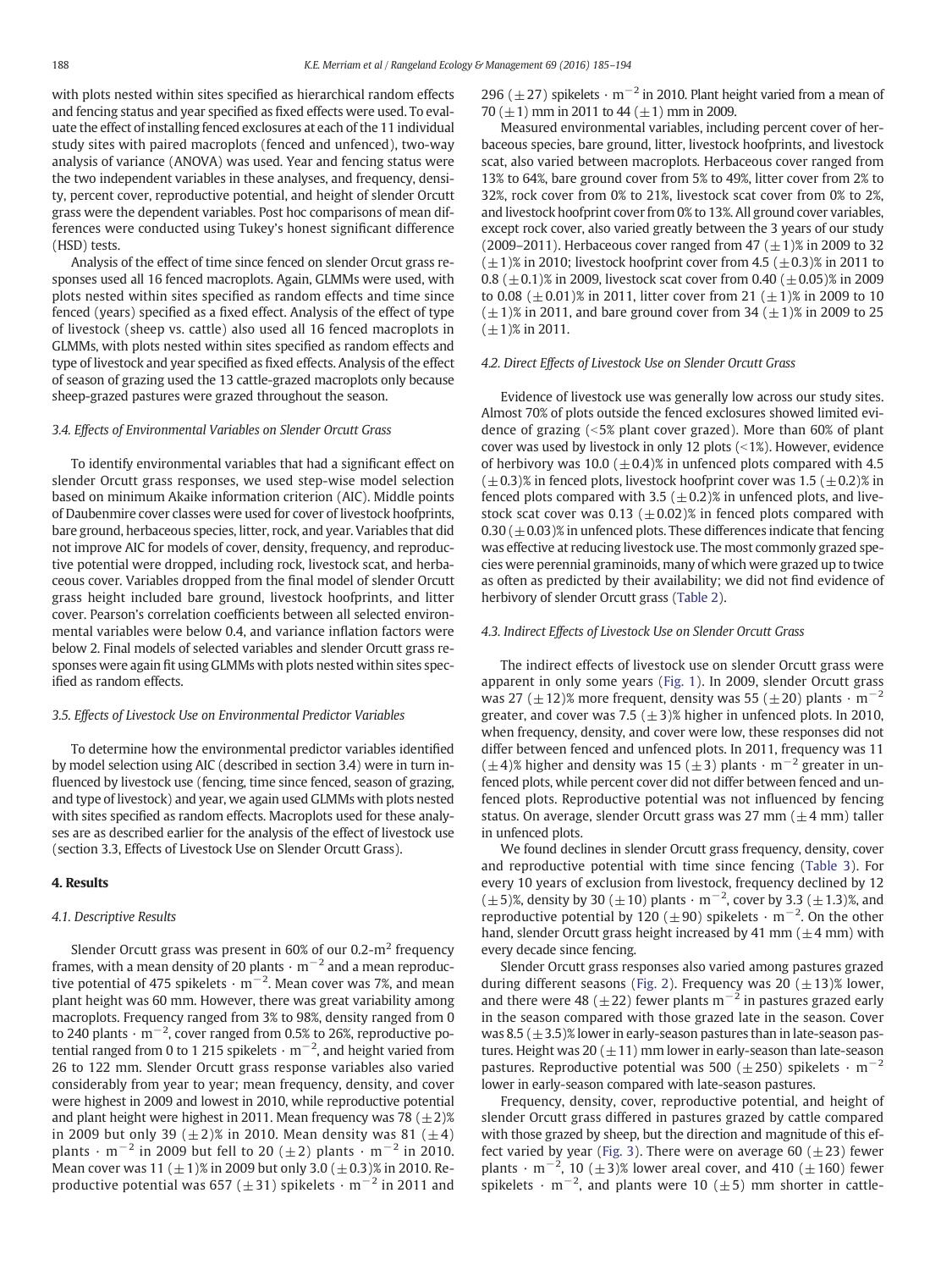#### <span id="page-4-0"></span>Table 2

Species eaten by livestock, including their functional group, availability, utilization, and preference.

|                           |                     | Availability      | Utilization         |                         |
|---------------------------|---------------------|-------------------|---------------------|-------------------------|
| Scientific name           | Functional group    | (% cover in plot) | (% of total grazed) | Preference <sup>1</sup> |
| Juncus mexicanus          | Perennial graminoid | 0.8               | 1.8                 | 2.1                     |
| Muhlenbergia richardsonis | Perennial graminoid | 3.3               | 6.7                 | 2.1                     |
| Juncus nevadensis         | Perennial graminoid | 26.6              | 53.0                | 2.0                     |
| Alopecurus geniculatus    | Perennial graminoid | 3.0               | 5.6                 | 1.9                     |
| Eleocharis macrostachya   | Perennial graminoid | 5.8               | 10.0                | 1.7                     |
| Eryngium mathiasiae       | Perennial forb      | 4.3               | 6.5                 | 1.5                     |
| Juncus hemiendytus        | Annual graminoid    | 0.5               | 0.7                 | 1.4                     |
| Eleocharis parishii       | Perennial graminoid | 1.5               | 1.8                 | 1.2                     |
| Alopecurus saccatus       | Annual graminoid    | 0.5               | 0.6                 | 1.1                     |
| Elymus smithii            | Perennial graminoid | 4.2               | 3.7                 | 0.9                     |
| Eryngium articulatum      | Perennial forb      | 13.1              | 6.1                 | 0.5                     |
| Downingia bicornuta       | Annual forb         | 1.5               | 0.6                 | 0.4                     |
| Orcuttia tenuis           | Annual graminoid    | 7.2               | $\Omega$            | $\Omega$                |

<sup>1</sup> Preference calculated as utilization/availability.

grazed pastures compared with sheep-grazed pastures in 2009. Frequency did not differ between sheep- and cattle-grazed pastures in 2009. However, in 2010 the effect of cattle grazing (vs. sheep grazing) was to increase frequency by 9 ( $\pm$ 3)%, cover by 5.2 ( $\pm$ 0.8)%, spikelet density by 265 ( $\pm$ 37) spikelets  $\cdot$  m<sup>-2</sup>, and grass height by 16 ( $\pm$ 10) mm. There was no difference in slender Orcutt grass density between cattle- and sheep-grazed pastures in 2010.

Of the 11 sites with paired unfenced and fenced macroplots, slender Orcutt grass exhibited positive responses to livestock use at 9 sites; negative responses were found at only 2 sites. Frequency was  $5.7 (\pm 2.8)$ % lower in unfenced plots at McKay North. Cover was  $4.5~(\pm 1.9)$ % lower, and reproductive potential was 17 ( $\pm$ 6) spikelets · m<sup>-2</sup> lower in unfenced plots at Spaulding. These two sites had the lowest mean litter cover of all our study sites (2% compared with site-wide mean of 16%), and the highest cover of livestock hoofprints (10% compared with site-wide mean of 2%).

### 4.4. Effects of Environmental Variables on Slender Orcutt Grass

Model selection identified year as the variable that most strongly affected slender Orcutt grass responses. However, increases in litter, bare ground, and livestock hoofprint cover also had effects on frequency, density, cover, and reproductive potential ([Table 4](#page-6-0)). For every 10%

increase in bare ground cover, frequency decreased by 2.2  $(\pm 0.7)$ %, density decreased by 5.7 ( $\pm$  1.3) plants  $\cdot$  m<sup>-2</sup>, cover decreased by 1.2 ( $\pm$ 0.2)%, and reproductive potential decreased by 41 ( $\pm$ 15) spikelets  $\cdot$  m<sup>-2</sup>. A 10% increase in litter cover resulted in a 2.0  $(\pm 0.9)$ % decrease in frequency, an 8.0 ( $\pm 1.5$ ) plants · m<sup>-2</sup> decrease in density, a 1.3 ( $\pm$ 0.3)% decrease in cover, and a 158 ( $\pm$ 51) spikelets  $\cdot$  m<sup>-2</sup> decrease in reproductive potential. A 10% increase in livestock hoofprint cover was associated with a 6.0 ( $\pm$ 2.4)% decrease in frequency, a 16 ( $\pm$ 4) plants · m<sup>-2</sup> decrease in density, a 2.8 ( $\pm$ 0.6)% decrease in cover, and a 32 ( $\pm$ 10) spikelets  $\cdot$  m<sup>-2</sup> decrease in reproductive potential. Slender Orcutt grass height was strongly affected by year and positively associated with herbaceous and rock cover (see [Table 4](#page-6-0)). A 10% increase in herbaceous cover was associated with a 2.9 ( $\pm$ 0.6)-mm increase in height, and a 10% increase in rock cover with a 6.2 ( $\pm$ 1.4)-mm increase in height.

#### 4.5. Effects of Livestock Use on Environmental Predictor Variables

Of the environmental variables that were associated with slender Orcutt grass frequency, density, cover, and reproductive potential (see previous section), only litter cover was affected by both year and graz-ing status [\(Fig. 4](#page-7-0)). Litter cover was 20 ( $\pm$  6)% higher in fenced plots compared with unfenced plots in 2009, 5.5 ( $\pm$ 3.4)% lower in fenced



Figure 1. The effect of fencing on slender Orcutt grass responses differed by year. A, Frequency. B, Density. C, Cover. D, Reproductive potential. E, Height. Error bars are standard error.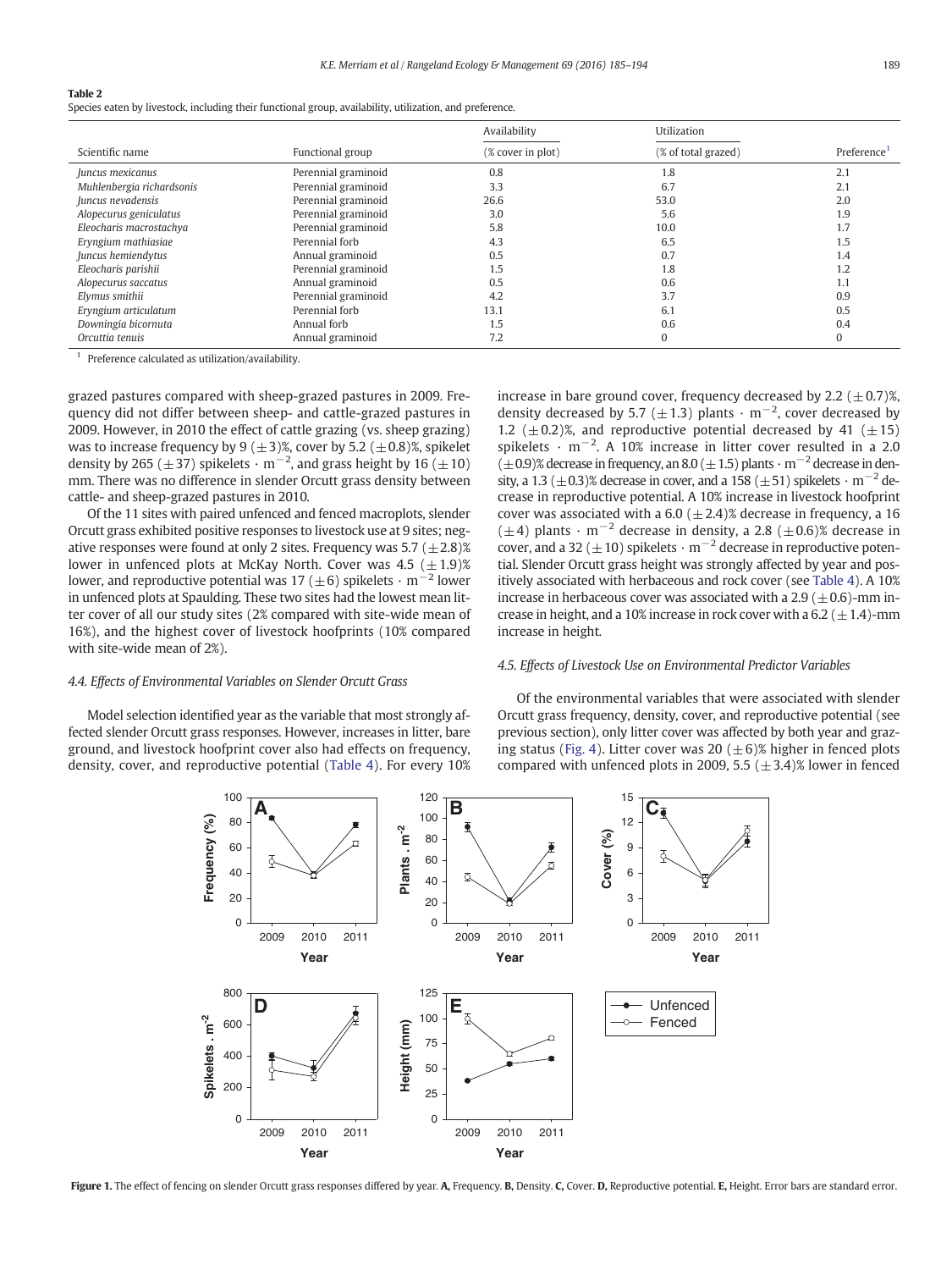# <span id="page-5-0"></span>Table 3

#### Parameter estimates of the associations among slender Orcutt grass frequency, density, cover, reproductive potential, and height with time since fencing (yr). All 16 fenced macroplots were included in this analysis using generalized linear mixed models, with plots nested within sites specified as random effects.

| Variable                                                    | Parameter <sup>1</sup> | Estimate | Standard error | Lower $95\%$ Cl <sup>2</sup> | Upper $95\%$ Cl <sup>2</sup> | Model $R^{2(3)}$ |
|-------------------------------------------------------------|------------------------|----------|----------------|------------------------------|------------------------------|------------------|
| Frequency (%)                                               | Intercept              | 61.29    | 1.35           | 58.65                        | 63.93                        | 0.58             |
|                                                             | Time Since Fenced      | $-1.23$  | 0.28           | $-1.78$                      | $-0.68$                      |                  |
| Density (plants $\cdot$ m <sup>-2</sup> )                   | Intercept              | 57.87    | 2.29           | 53.38                        | 62.36                        | 0.57             |
|                                                             | Time Since Fenced      | $-3.07$  | 0.48           | $-4.00$                      | $-2.13$                      |                  |
| Cover $(\%)$                                                | Intercept              | 7.75     | 0.29           | 7.17                         | 8.32                         | 0.27             |
|                                                             | Time Since Fenced      | $-0.33$  | 0.06           | $-0.46$                      | $-0.21$                      |                  |
| Reproductive potential (spikelets $\cdot$ m <sup>-2</sup> ) | Intercept              | 496.54   | 20.04          | 457.11                       | 535.97                       | 0.29             |
|                                                             | Time Since Fenced      | $-12.10$ | 4.51           | $-20.95$                     | $-3.25$                      |                  |
| Height (mm)                                                 | Intercept              | 53.04    | 0.78           | 51.51                        | 54.57                        | 0.31             |
|                                                             | Time Since Fenced      | 4.05     | 0.18           | 3.71                         | 4.40                         |                  |

<sup>1</sup> Time since fenced measured in yr.

Confidence interval.

Adjusted coefficient of determination.

plots in 2010, and 3.3  $(\pm 1.2)$ % higher in fenced plots in 2011. Other environmental variables that were related to slender Orcutt grass frequency, density, cover, and reproductive potential—bare ground and livestock hoofprint cover—were 5.4 ( $\pm$ 2.3) and 2.5 ( $\pm$ 0.5)% higher in unfenced plots, respectively, and this pattern did not vary between years. Herbaceous cover, positively associated with slender Orcutt grass height, was  $6.6 (\pm 0.8)$ % higher in fenced plots in all years. As expected, rock cover did not differ between unfenced and fenced plots.

Cover of bare ground declined by 18  $(\pm 3)$ %, and livestock hoofprints declined by 2.1 ( $\pm$  0.5)% for every 10 years of fencing. Litter increased by 5.8 ( $\pm$ 1.9)% and herbaceous cover increased by 15 ( $\pm$ 3)% for every 10 years of livestock exclusion.

Environmental variables associated with slender Orcutt grass responses, including bare ground, herbaceous, and livestock hoofprint cover also varied according to season of grazing ([Fig. 5\)](#page-7-0). Livestock hoofprints were 7.9 ( $\pm$ 1.8)% higher, and herbaceous species cover was 10  $(\pm 3)$ % lower in early-season pastures compared with those grazed late in the season. Bare ground cover was 25  $(\pm 4)$ % lower in lateseason pastures compared with those grazed all season. Litter cover did not vary with season of grazing.

Environmental variables that affected slender Orcutt grass frequency, density, cover, and reproductive potential, including litter, bare ground, and livestock hoofprint cover, differed in pastures grazed by cattle compared with those grazed by sheep (see [Table 4,](#page-6-0) [Fig. 6](#page-8-0)). Litter cover was  $14 (\pm 2)$ % lower, while bare ground and livestock hoofprint

cover were 10 ( $\pm$ 3) and 2.0 ( $\pm$ 0.5)%, respectively, higher in pastures grazed by cattle. The environmental variable most strongly related to slender Orcutt grass height, herbaceous cover, was 8.7  $(\pm 3.2)$ % higher in sheep-grazed pastures compared with those grazed by cattle.

### 5. Discussion

We found no evidence that livestock consume slender Orcutt grass. Other authors have suggested that slender Orcutt grass is unpalatable to most grazing herbivores, probably as a result of a sticky, bittertasting exudate that may serve as a biochemical herbivory avoidance strategy ([Reeder 1982; Keeley 1998\)](#page-9-0). Our study confirms this observation. However, despite the fact that livestock do not graze slender Orcutt grass directly, our results suggest that livestock use can still have important indirect effects on this species.

Overall, the effects of livestock use on slender Orcutt grass were small compared with the effect of year, and in some years livestock use had no effect (see [Fig. 1](#page-4-0)). Slender Orcutt grass responses varied greatly during the 3 years of our study. Large annual fluctuations in slender Orcutt grass population sizes have been frequently reported and are likely the result of differences in precipitation patterns (amount, timing, and rain vs. snow) that alter the hydrologic regime of vernal pools, including pool depth and length of inundation ([Griggs and Jain 1983;](#page-8-0) [Holland and Jain 1984; Holland 1987; Stone et al. 1987; USDA and](#page-8-0) [USDI 2012](#page-8-0)). Studies have shown that the effects of grazing on plant



Figure 2. Slender Orcutt grass responses differed according to season of grazing (All, Early, Late, or None). A, Frequency. B, Density. C, Cover. D, Reproductive potential. E, Height. Error bars are standard error.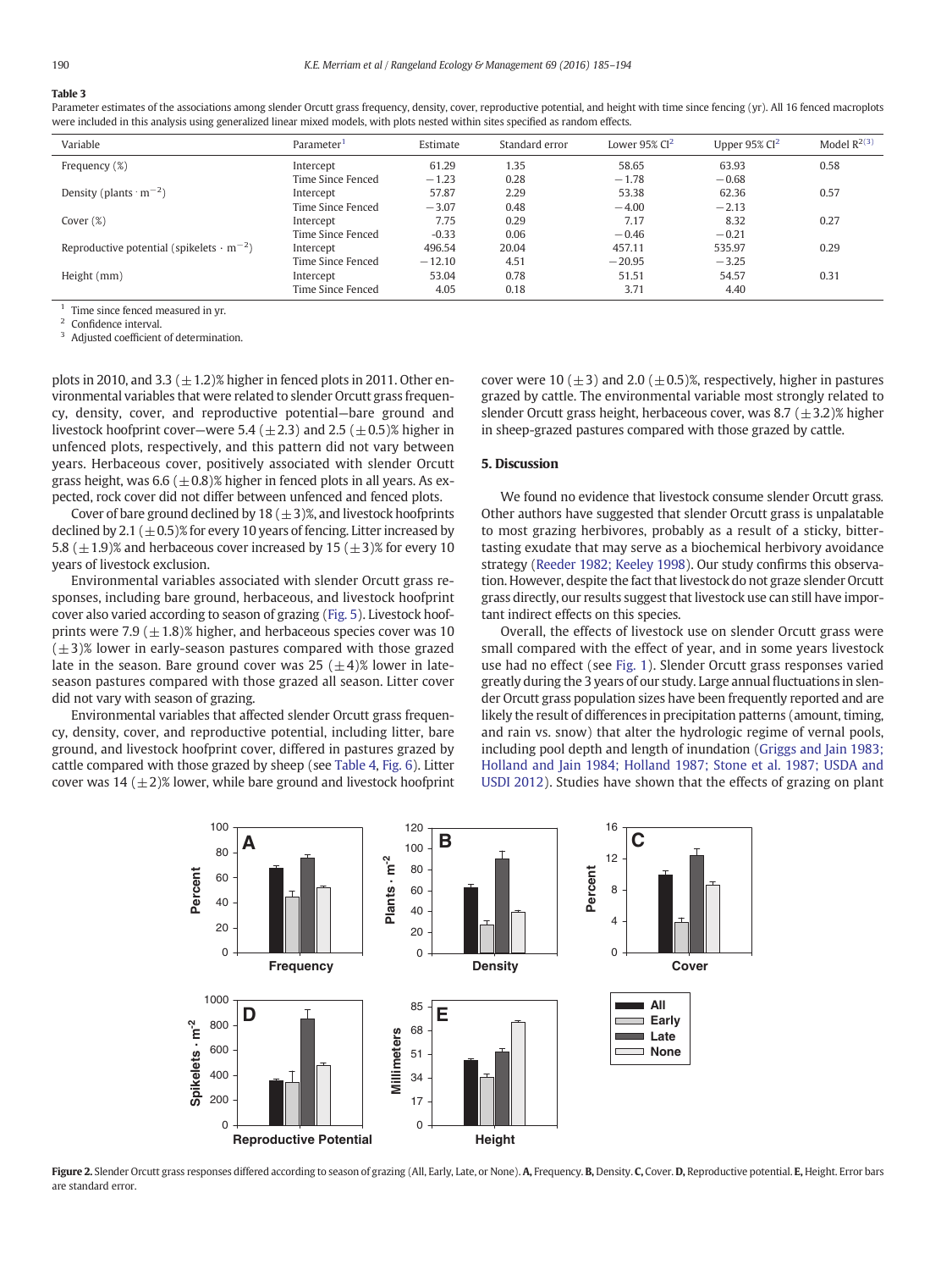<span id="page-6-0"></span>

Figure 3. Slender Orcutt grass responses varied according to type of livestock (sheep or cattle) and year. A, Frequency. B, Density. C, Cover. D, Reproductive potential. E, Height. Error bars are standard error.

community structure in Mediterranean herbaceous communities are stronger in wet years than in dry years, especially if the plant life cycle is closely tied to patterns of rainfall and hydrologic regime [\(Sternberg](#page-9-0) [et al. 2000](#page-9-0)).

Our results suggest that the effects of livestock use on slender Orcutt grass are complex, including both positive, neutral, and negative effects. In years when slender Orcutt grass was abundant, we found that livestock use resulted in increased frequency, density, and cover of slender Orcutt grass (see [Fig. 1](#page-4-0)). Although livestock use had no effect on slender

Orcutt grass in some years, we found declines in slender Orcutt grass frequency, density, cover and reproductive potential over time after exclusion from livestock use (see [Table 3\)](#page-5-0). This suggests that despite interannual variability in the effects of livestock use, over longer time periods a lack of grazing can be detrimental to slender Orcutt grass.

We found that livestock use can benefit slender Orcutt grass in northeastern California, although this effect depended strongly on both year and season of grazing (see [Fig. 2](#page-5-0)). Grazing reduced litter cover in some years (see [Fig. 4\)](#page-7-0). As litter cover decreased, slender Orcutt

#### Table 4

Parameter estimates of the associations among slender Orcutt grass frequency, density, cover, reproductive potential, and height with selected environmental variables. Generalized linear mixed models with plots nested within sites specified as random effects.

| Variable                                                    | Parameter <sup>1</sup> | Estimate  | Standard error | Lower 95% $Cl2$ | Upper $95\%$ Cl <sup>2</sup> | Model $R^{2(3)}$ |
|-------------------------------------------------------------|------------------------|-----------|----------------|-----------------|------------------------------|------------------|
| Frequency (% of plots)                                      | Intercept              | 70.52     | 1.88           | 66.85           | 74.20                        | 0.72             |
|                                                             | Bare ground            | $-0.22$   | 0.04           | $-0.29$         | $-0.15$                      |                  |
|                                                             | Litter                 | $-0.20$   | 0.04           | $-0.29$         | $-0.11$                      |                  |
|                                                             | Hoofprint              | $-0.60$   | 0.12           | $-0.83$         | $-0.36$                      |                  |
|                                                             | Yr [2009]              | 16.05     | 1.04           | 14.02           | 18.08                        |                  |
|                                                             | Yr [2010]              | $-23.66$  | 0.95           | $-25.53$        | $-21.79$                     |                  |
| Density (plants $\cdot$ m <sup>-2</sup> )                   | Intercept              | 85.81     | 3.23           | 79.48           | 92.14                        | 0.71             |
|                                                             | Bare ground            | $-0.57$   | 0.06           | $-0.70$         | $-0.45$                      |                  |
|                                                             | Litter                 | $-0.80$   | 0.08           | $-0.95$         | $-0.65$                      |                  |
|                                                             | Hoofprint              | $-1.58$   | 0.21           | $-1.99$         | $-1.17$                      |                  |
|                                                             | Yr [2009]              | 31.58     | 1.81           | 28.03           | 35.13                        |                  |
|                                                             | Yr [2010]              | $-36.43$  | 1.67           | $-39.70$        | $-33.16$                     |                  |
| Cover $(\%)$                                                | Intercept              | 13.53     | 0.49           | 12.56           | 14.49                        | 0.49             |
|                                                             | Bare ground            | $-0.12$   | 0.01           | $-0.14$         | $-0.10$                      |                  |
|                                                             | Litter                 | $-0.13$   | 0.01           | $-0.16$         | $-0.11$                      |                  |
|                                                             | Hoofprint              | $-0.28$   | 0.03           | $-0.35$         | $-0.22$                      |                  |
|                                                             | Yr [2009]              | 5.19      | 0.31           | 4.58            | 5.81                         |                  |
|                                                             | Yr [2010]              | $-5.28$   | 0.29           | $-5.84$         | $-4.72$                      |                  |
| Reproductive potential (spikelets $\cdot$ m <sup>-2</sup> ) | Intercept              | 681.49    | 36.54          | 609.83          | 753.15                       | 0.40             |
|                                                             | Bare ground            | $-4.07$   | 0.77           | $-5.59$         | $-2.55$                      |                  |
|                                                             | Litter                 | $-15.81$  | 2.59           | $-20.90$        | $-10.73$                     |                  |
|                                                             | Hoofprint              | $-3.162$  | 0.5185         | $-4.179$        | $-2.145$                     |                  |
|                                                             | Yr [2009]              | $-7.17$   | 22.76          | $-51.83$        | 37.49                        |                  |
|                                                             | Yr [2010]              | $-185.01$ | 23.09          | $-230.31$       | $-139.71$                    |                  |
| Height (mm)                                                 | Intercept              | 45.24     | 1.47           | 42.35           | 48.13                        | 0.55             |
|                                                             | Visit_Yr [2009]        | $-14.82$  | 0.95           | $-16.68$        | $-12.96$                     |                  |
|                                                             | Visit_Yr [2010]        | 0.91      | 0.97           | $-0.99$         | 2.80                         |                  |
|                                                             | Rock Cover             | 0.62      | 0.07           | 0.48            | 0.77                         |                  |
|                                                             | Herb Cover             | 0.29      | 0.03           | 0.23            | 0.35                         |                  |

<sup>1</sup> Hoofprints, litter, bare ground, herb, and rock parameters are percent cover.<br><sup>2</sup> Confidence interval

 $\frac{2}{3}$  Confidence interval.

Adjusted coefficient of determination.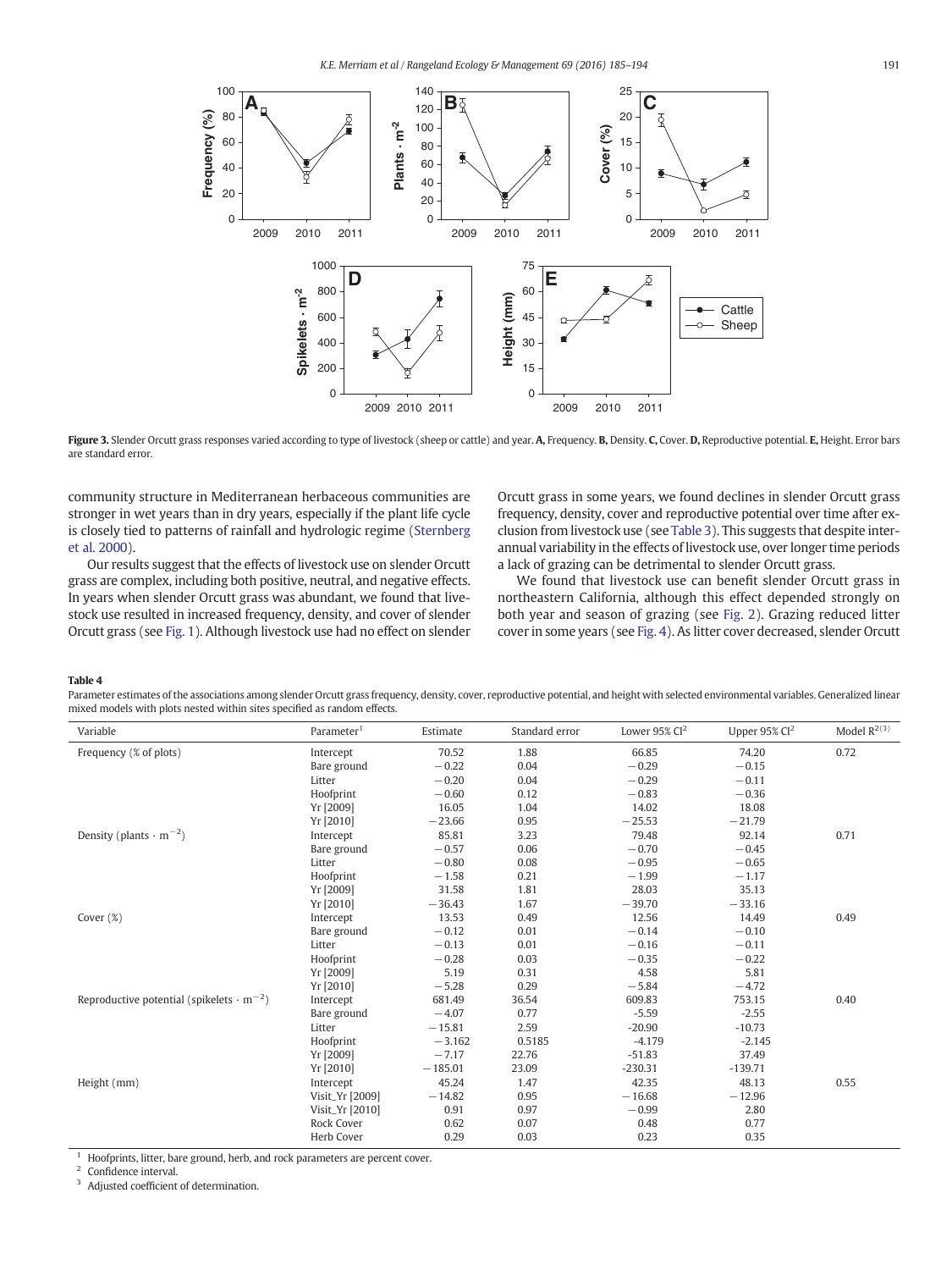<span id="page-7-0"></span>

Figure 4. The effect of fencing status and year on environmental variables. A, Litter cover differed by year and fencing status. B, Other environmental variables (herbaceous, bare ground, and livestock hoofprint cover) differed by fencing status alone. Rock cover was not affected by fencing status. Error bars are standard error.

grass frequency, density, cover, and reproductive potential increased (see [Table 4\)](#page-6-0). Litter cover can act as a physical barrier to the growth and establishment of most annual plants, which require light and access to soil for establishment [\(Facelli and Pickett 1991](#page-8-0)). Land managers and scientists interviewed by [Robins and Vollmar \(2002\)](#page-9-0) cited the accumulation of litter as the primary management concern for maintaining vernal pool flora. In the Central Valley, where cover of non-native grasses can exceed 80%, it is not surprising that litter would accumulate without grazing. However, our results suggest that even in northeastern California, where the uplands surrounding vernal pools are much less frequently invaded by non-native grasses, reduction of litter in unfenced plots was associated with increased frequency, density, cover, and reproductive potential of slender Orcutt grass.

Slender Orcutt grass plants were also shorter in unfenced plots, and these plots had lower herbaceous cover. Plant height increased over time in fenced pastures. Although livestock do not directly graze slender Orcutt grass, plants growing in fenced sites may experience more competition for light, causing them to grow taller [\(Belsky 1992](#page-8-0)). Greater carbon allocation to height growth may have come at the expense of reproductive output, which decreased over time in fenced pastures ([Obeso 2002](#page-9-0)). Livestock use may also benefit slender Orcutt grass by altering variables we did not measure, such as vernal pool hydrology. [Marty \(2005\)](#page-9-0) found that release from grazing reduced pool inundation lengths by 50% to 80%, making it difficult for some endemic vernal pool species to complete their life cycles. Shorter inundation periods may



Figure 5. Bare ground, herbaceous, litter, and livestock hoofprint cover varied with season of grazing (All, Early, Late or None). Error bars are standard error.

have resulted from lower evapotranspiration rates in pools that had been grazed where the abundance of vegetation, primarily grasses, was lower ([Marty 2005\)](#page-9-0).

Conversely, we found that livestock use can also negatively affect slender Orcutt grass. Frequency, density, cover, and reproductive potential of slender Orcutt grass were lower where livestock hoofprint and bare ground cover was high (see [Table 4\)](#page-6-0). Although it has been suggested that hoofprints create microtopographic depressions or compacted soils that could benefit slender Orcutt grass by extending pool inundation lengths [\(Pyke and Marty 2005](#page-9-0)), we found that individual study sites with the highest cover of livestock hoofprints and bare ground were also the sites where paired plot data demonstrated negative effects of livestock use on frequency, cover, and reproductive potential. Similarly, pastures that were grazed early in the season had the highest cover of livestock hoofprints (see Fig. 5), and early-season grazing had negative effects on slender Orcutt grass frequency, density, and cover (see [Fig. 2](#page-5-0)). Livestock hoofprints may be more destructive early in the season when vernal pool soils are moist, and trampling may be more detrimental to slender Orcutt grass during the early stages of its life cycle, preventing plants from setting seed [\(Stone et al. 1987; Griggs](#page-9-0) [2000; Robins and Vollmar 2002\)](#page-9-0). On the other hand, pastures grazed late in the season, which had lower livestock hoofprint and bare ground cover, had the highest slender Orcutt grass density, cover, and reproductive potential of all sites.

We found that slender Orcutt grass responses differed between sheep- and cattle-grazed pastures; however, the magnitude and direction of these differences varied by year (see [Fig. 3](#page-6-0)). Most responses were higher in sheep-grazed pastures when slender Orcutt grass was abundant but lower in these pastures in unproductive years. Although sheep and cattle AUM are not directly comparable, average AUM was 2 193 in sheep-grazed pastures and 269 in cattle-grazed pastures, suggesting that differences in grazing intensity were not responsible for these patterns. Instead, differences in the way sheep and cattle affect slender Orcutt grass may be related to not only differences in the foraging behavior of these animals but also to annual variability in productivity. Litter cover was higher in sheep-grazed pastures, while bare ground and livestock hoofprint cover were higher in pastures grazed by cattle (see [Fig. 6\)](#page-8-0). Sheep may be preferable to cattle for maintaining slender Orcutt grass populations at highly disturbed sites because they expose less bare ground and create fewer hoofprints than cattle. On the other hand, we found that sheep were less effective than cattle at removing litter and reducing the cover of herbaceous species, suggesting that cattle grazing may be preferable at sites, or during years, where cover of herbaceous species is high. Cattle are true grazers and show strong preferences for grasses [\(Grant et al. 1985](#page-8-0)). However, both sheep- and cattlegrazed pastures had less litter than fenced sites, and in general the differences between these two types of livestock were small.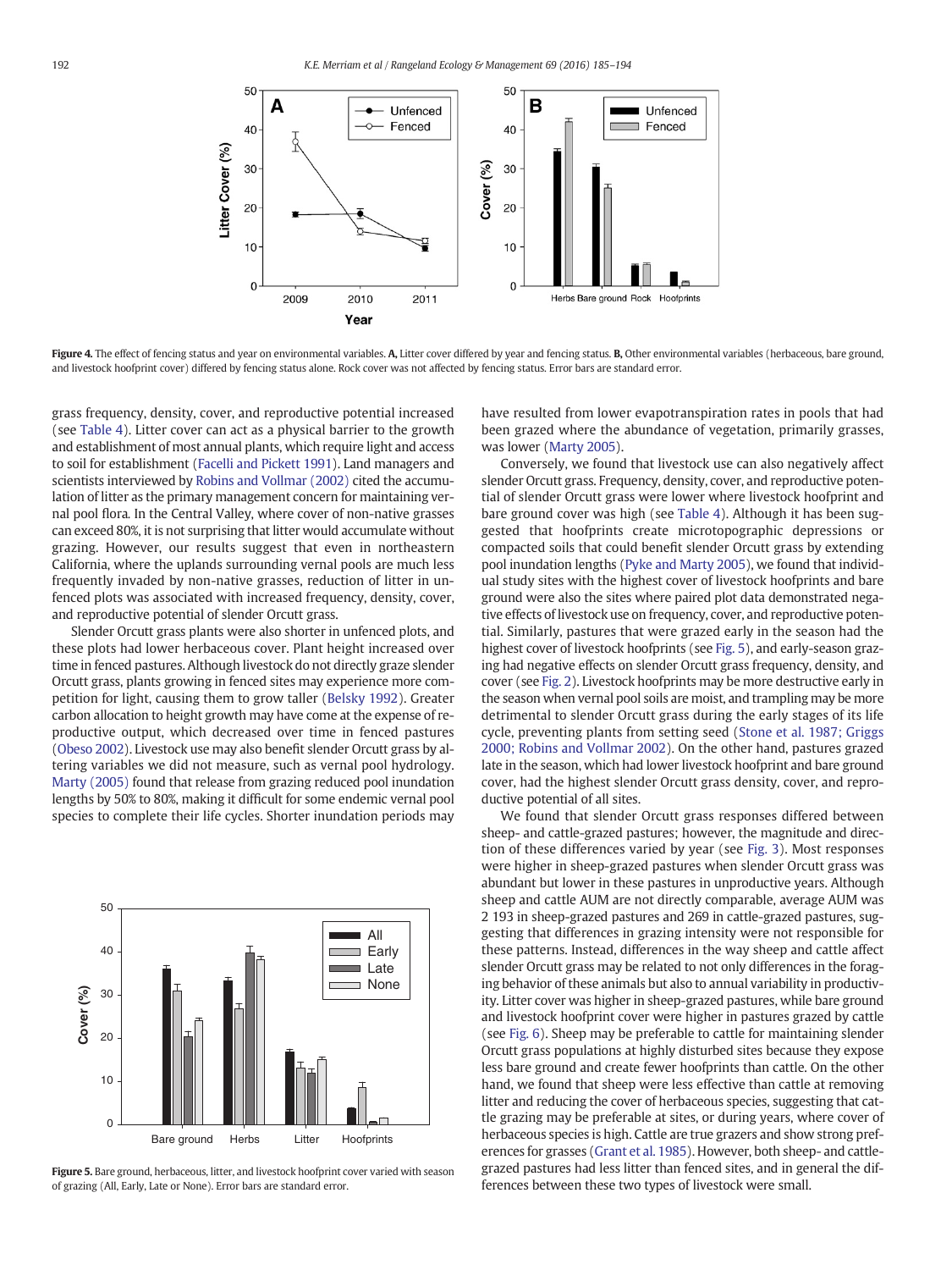<span id="page-8-0"></span>

Figure 6. Bare ground, herbaceous, litter, and livestock hoofprint cover differed in pastures grazed by sheep compared with those grazed by cattle. Error bars are standard error.

#### 6. Implications

Our results show that land managers can balance the needs of sensitive vernal pool habitats and species with the maintenance of livestock utilization on public lands. However, a grazing management plan that is compatible with the conservation of slender Orcutt grass populations should incorporate information concerning annual variability (including patterns of precipitation and productivity), season of grazing, and type of livestock. Managers might increase AUM in years when vernal pool plant productivity is high because livestock use can benefit slender Orcutt grass by reducing litter cover. Research in the Central Valley indicates this would benefit other vernal pool plant species as well [\(Stone](#page-9-0) [et al. 1987; Barry 1995](#page-9-0); [Robins and Vollmar 2002; Marty 2005\)](#page-9-0). Individual site conditions might also inform grazing management strategies. For example, sites that have been excluded from grazing for multiple years may benefit from the reintroduction of livestock, particularly where litter accumulation has occurred. On the other hand, sites that are highly disturbed and have very low litter cover may benefit from livestock exclusion, or grazing by sheep instead of cattle. Under any conditions, early-season grazing is not recommended for the maintenance of slender Orcutt grass populations, which are most resilient to grazing pressure after the initial stages of their annual life cycle are complete. The overriding effect of hydrologic regime on vernal pool plant communities, including slender Orcutt grass, suggests that efforts to maintain suitable habitat conditions, specifically by restoring the hydrology of vernal pools, may be more critical than grazing management to protect slender Orcutt grass and other vernal pool species in the region. Holland (2006) found that over one-third of the 660 vernal pools mapped on the Modoc NF had some evidence of hydrologic degradation such as ditching and damming. Predicted changes in temperature and patterns of precipitation and runoff in northeastern California may impact habitat suitability for vernal pool specialist plants [\(Pyke 2005](#page-9-0)), making efforts to restore vernal pool hydrology even more critical.

Our study was mostly observational, and most of our plots outside of fenced exclosures were not subject to livestock use. Future research that involves a manipulative experiment, for example by controlling grazing intensity, hoofprints, or litter cover, would help further elucidate the effect of livestock use on slender Orcutt grass. Additional research that compares slender Orcutt grass populations in the Central Valley with those in northeastern California, including an evaluation of differences in phenology, genetic variability, vernal pool morphology, and grazing management practices, would provide further insight into the factors that influence the effect of livestock use on this species across its range. Although we focused our investigation on a single species, slender Orcutt grass, other vernal pool plant species have highly specialized adaptations to the vernal pool environment and may be strongly influenced by annual variability in precipitation and other factors, as well as

litter cover. A grazing management plan designed to maintain slender Orcutt grass and consider these variables will likely benefit other vernal pool plant species as well.

#### Acknowledgments

In addition to our funding sources, we would like to thank USDA Forest Service and BLM botanists who contributed immensely to this project, including Judy Perkins, Allison Sanger, Forest Guana, Don Lepley and Mike Dolan. Thank you to our field assistants, Jennie Wheeler, Adam Negrin, Taro Narahashi, Margaret Diehl, Lauren Alnwick-Pfund, Ian Grinter, and Derek Young. Particular thanks to Evelyn Wenk for her contributions to field work, data entry, and preliminary analyses. We would like to thank our fencing contractor John Oloffson for installation and maintenance of the temporary fencing, as well as rangeland specialists Barbara Raymond, Kirsten Pasero, and Jenny Jayo for help identifying grazing management practices at our study sites. Special thanks to Michelle Coppoletta and Scott Markwith for statistical and other advice.

#### References

- Baldwin, B.G., Goldman, D.H., Keil, D.J., Patterson, R., Rosatti, T.J. (Eds.), 2012. [The Jepson](http://refhub.elsevier.com/S1550-7424(16)00007-5/rf0005) [manual: vascular plants of California, second ed. University of California Press, Berke](http://refhub.elsevier.com/S1550-7424(16)00007-5/rf0005)[ley, CA, USA 1600 pp](http://refhub.elsevier.com/S1550-7424(16)00007-5/rf0005).
- Barry, S.J., 1995. [Vernal pools on California's annual grasslands. Rangelands 17, 173](http://refhub.elsevier.com/S1550-7424(16)00007-5/rf0010)–175. Belsky, A.J., 1992. [Effects of grazing, competition, disturbance, and](http://refhub.elsevier.com/S1550-7424(16)00007-5/rf0015) fire on species compo[sition and diversity in grassland communities. J. Veg. Sci. 3, 187](http://refhub.elsevier.com/S1550-7424(16)00007-5/rf0015)–200.
- Bolker, B., 2009. [Learning hierarchical models: advice for the rest of us. Ecol. Appl. 19 \(3\),](http://refhub.elsevier.com/S1550-7424(16)00007-5/rf0020) [588](http://refhub.elsevier.com/S1550-7424(16)00007-5/rf0020)–592.
- California Department of Fish and Wildlife, 2014]. Nongame Wildlife Program, Special Plant and Animal Lists. Sacramento, CA. Available at: [http://www.dfg.ca.gov/](http://www.dfg.ca.gov/biogeodata/cnddb/pdfs/TEPlants.pdf) [biogeodata/cnddb/pdfs/TEPlants.pdf.](http://www.dfg.ca.gov/biogeodata/cnddb/pdfs/TEPlants.pdf) Accessed 22 April 2014.
- Collins, S.L., Knapp, A.K., Briggs, J.M., Blair, J.M., Steinauer, E.M., 1998. [Modulation of diver](http://refhub.elsevier.com/S1550-7424(16)00007-5/rf0030)[sity by grazing and mowing in native tallgrass prairie. Science 280, 745](http://refhub.elsevier.com/S1550-7424(16)00007-5/rf0030)–747.
- Daubenmire, R., 1959. [A canopy-coverage method of vegetational analysis. Northwest Sci.](http://refhub.elsevier.com/S1550-7424(16)00007-5/rf0035) [33, 43](http://refhub.elsevier.com/S1550-7424(16)00007-5/rf0035)–64.
- Evans, D.M., Villar, N., Littlewood, N.A., Pakeman, R.J., Evans, S.A., Dennis, P., Skartveit, J., Redpath, S.M., 2015. [The cascading impacts of livestock grazing in upland ecosys](http://refhub.elsevier.com/S1550-7424(16)00007-5/rf0040)[tems: a 10-year experiment. Ecosphere 6 \(3\), 42.](http://refhub.elsevier.com/S1550-7424(16)00007-5/rf0040)
- Facelli, J.M., Pickett, S.T., 1991. [Plant litter: its dynamics and effects on plant community](http://refhub.elsevier.com/S1550-7424(16)00007-5/rf0045) [structure. Bot. Rev. 57, 1](http://refhub.elsevier.com/S1550-7424(16)00007-5/rf0045)–32.
- Fleischner, T.L., 1994. [Ecological costs of livestock grazing in western North America.](http://refhub.elsevier.com/S1550-7424(16)00007-5/rf0050) [Conserv. Biol. 8, 629](http://refhub.elsevier.com/S1550-7424(16)00007-5/rf0050)–644.
- Fuhlendorf, S.D., Engle, D.M., 2001. [Restoring heterogeneity on rangelands: ecosystem](http://refhub.elsevier.com/S1550-7424(16)00007-5/rf0055) [management based on evolutionary grazing patterns. Bioscience 51, 625](http://refhub.elsevier.com/S1550-7424(16)00007-5/rf0055)–632.
- Grant, S.A., Suckling, D.E., Smith, H.K., Torvell, L., Forbes, T.D.A., Hodgson, J., 1985. [Compar](http://refhub.elsevier.com/S1550-7424(16)00007-5/rf0060)[ative studies of diet selection by sheep and cattle: the hill grasslands. J. Ecol. 73,](http://refhub.elsevier.com/S1550-7424(16)00007-5/rf0060) 987–[1004](http://refhub.elsevier.com/S1550-7424(16)00007-5/rf0060).
- Griggs, F.T., 2000. [Vina Plains Preserve: eighteen years of adaptive management.](http://refhub.elsevier.com/S1550-7424(16)00007-5/rf0065) [Fremontia 27, 48](http://refhub.elsevier.com/S1550-7424(16)00007-5/rf0065)–51.
- Griggs, F.T., Jain, S.K., 1983. [Conservation of vernal pool plants in California, II. Population](http://refhub.elsevier.com/S1550-7424(16)00007-5/rf0070) [biology of a rare and unique grass genus](http://refhub.elsevier.com/S1550-7424(16)00007-5/rf0070) Orcuttia. Biol. Conserv. 27, 171–193.
- Hobbs, N.T., 1996. Modifi[cation of ecosystems by ungulates. J. Wildl. Manag. 60, 695](http://refhub.elsevier.com/S1550-7424(16)00007-5/rf0075)–713. Holland, R.F., 1987. [What constitutes a good year for an annual plant? Two examples from](http://refhub.elsevier.com/S1550-7424(16)00007-5/rf0080) the Orcuttieae[. In: Elias, T.S. \(Ed.\), Proceedings: conservation and management of rare](http://refhub.elsevier.com/S1550-7424(16)00007-5/rf0080) [and endangered plants.California Native Plant Society, Sacramento, CA, USA,](http://refhub.elsevier.com/S1550-7424(16)00007-5/rf0080) [pp. 329](http://refhub.elsevier.com/S1550-7424(16)00007-5/rf0080)–333
- Holland, R.F., 1998. [Great Valley vernal pool distribution, photorevised 1996. In:](http://refhub.elsevier.com/S1550-7424(16)00007-5/rf0085) [Whitham, C.W., Bauder, E.T., Belk, D., Ferren Jr., W.R., Ornduff, R. \(Eds.\), Proceedings:](http://refhub.elsevier.com/S1550-7424(16)00007-5/rf0085) [ecology, conservation and management of vernal pool ecosystems; 19-21 June 1996.](http://refhub.elsevier.com/S1550-7424(16)00007-5/rf0085) [California Native Plant Society, Sacramento, CA, USA, pp. 71](http://refhub.elsevier.com/S1550-7424(16)00007-5/rf0085)–75.
- Holland, R.F., 2006. Vernal pool complexes. Modoc National Forest. Arc/Info GIS dataset Available from: [http://portal.gis.ca.gov/geoportal/catalog/search/resource/details.](http://portal.gis.ca.gov/geoportal/catalog/search/resource/details.page?uuid=%7B5B05B064-DA14-42CD-B624-E51B5135ACB4%7D) [page?uuid=%7B5B05B064-DA14-42CD-B624-E51B5135ACB4%7D.](http://portal.gis.ca.gov/geoportal/catalog/search/resource/details.page?uuid=%7B5B05B064-DA14-42CD-B624-E51B5135ACB4%7D) Accessed 14 April 2014.
- Holland, R.F., Jain, S.K., 1984. [Spatial and temporal variation in plant species diversity of](http://refhub.elsevier.com/S1550-7424(16)00007-5/rf0095) [vernal pools. In: Jain, S., Moyle, P. \(Eds.\), Proceedings: Vernal pools and intermittent](http://refhub.elsevier.com/S1550-7424(16)00007-5/rf0095) [streams; 9-10 May 1981, Davis, CA, USA. Institute of Ecology Publication No. 28. Uni](http://refhub.elsevier.com/S1550-7424(16)00007-5/rf0095)[versity of California, Davis, CA, USA, pp. 198](http://refhub.elsevier.com/S1550-7424(16)00007-5/rf0095)–209.
- Keeler-Wolf, T., Elam, D.R., Lewis, K., Flint, S.A., 1998. [California vernal pool assessment](http://refhub.elsevier.com/S1550-7424(16)00007-5/rf0100) [preliminary report. California Department of Fish and Game, Sacramento, CA, USA](http://refhub.elsevier.com/S1550-7424(16)00007-5/rf0100) .<br>[159 pp](http://refhub.elsevier.com/S1550-7424(16)00007-5/rf0100).
- Keeley, J., 1998. Diel acid fl[uctuations in C4 amphibious grasses. Photosynthetica 35,](http://refhub.elsevier.com/S1550-7424(16)00007-5/rf0105) [273](http://refhub.elsevier.com/S1550-7424(16)00007-5/rf0105)–277.
- Keeley, J.E., Zedler, P.H., 1998. [Characterization and global distribution of vernal pools. In:](http://refhub.elsevier.com/S1550-7424(16)00007-5/rf0110) [Whitham, C.W., Bauder, E.T., Belk, D., Ferren Jr., W.R., Ornduff, R. \(Eds.\), Proceedings:](http://refhub.elsevier.com/S1550-7424(16)00007-5/rf0110) [Ecology, conservation and management of vernal pool ecosystems; 19-21 June 1996.](http://refhub.elsevier.com/S1550-7424(16)00007-5/rf0110) [California Native Plant Society, Sacramento, CA, USA, pp. 1](http://refhub.elsevier.com/S1550-7424(16)00007-5/rf0110)–14.